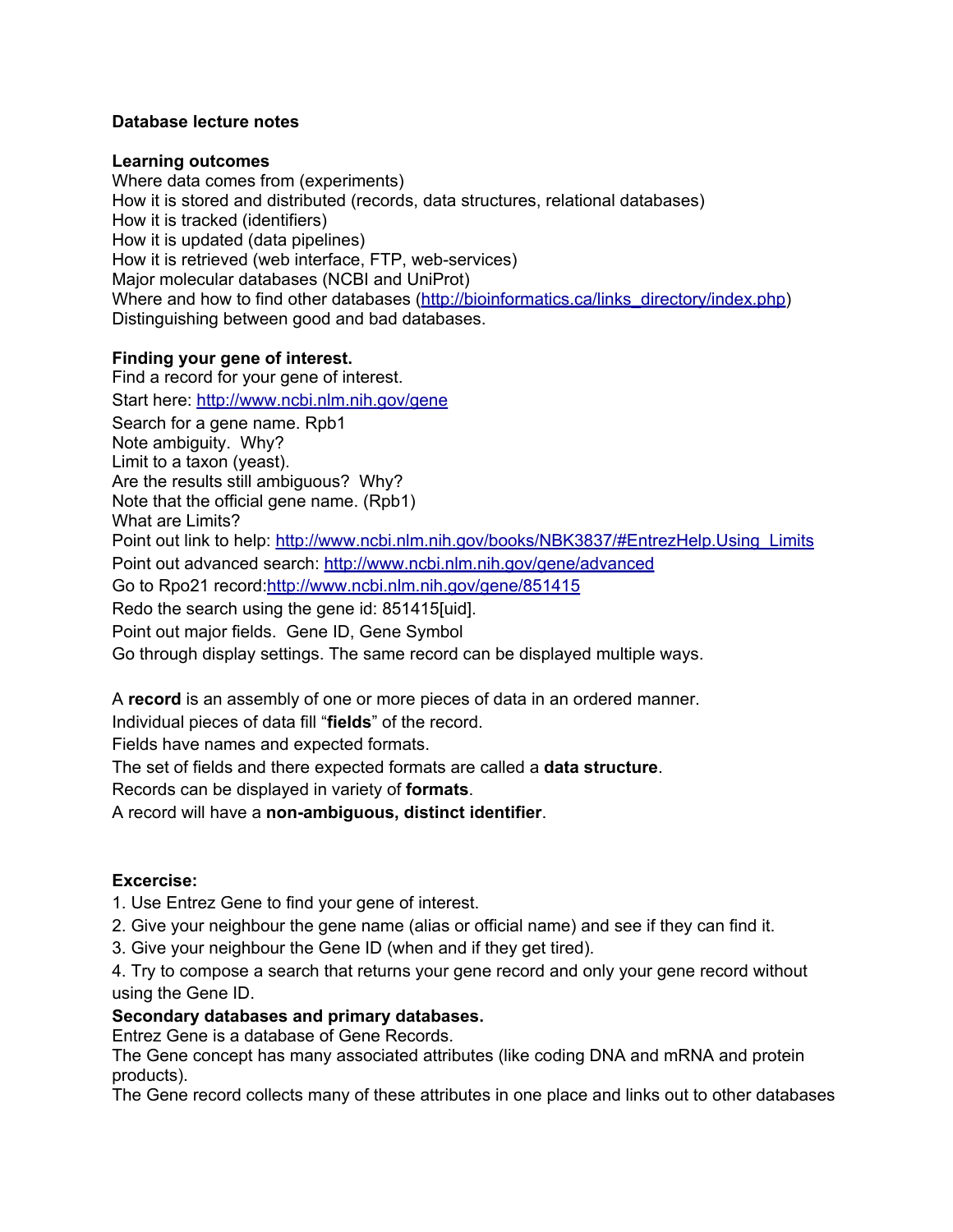where additional information can be found that supports these attributes with experimental evidence.

Entrez Gene could be called a secondary database because it collects information from multiple sources and assembles them into a related concept.

No one has ever observed a "gene". It's a concept.

However, someone has observed the DNA sequence (contained within this gene) that encodes a protein that has been called Rpo21. Records in a primary database will contain references to primary experimental observations. Many other observations have been made that are collected under the Rpo21 Gene concept.

# **Excercise:**

1. Look through the different sections of the Entrez Gene record. What kinds of information are available? Can you tell where the information is coming from?

2. Can you find a paper that describes the sequencing of your gene of interest?

3. What are GeneRIFs and where do they come from?

4. What is the difference between EntrezGene and SGD?

<http://www.ncbi.nlm.nih.gov/gene/851415>

<http://www.yeastgenome.org/cgi-bin/locus.fpl?sgdid=S000002299>

SGD is a model organism database. They annotate and curate many of the records in RefSeq and Entrez Gene.

5. What is the difference between RefSeq and GenBank?

<http://www.ncbi.nlm.nih.gov/RefSeq/>

<http://www.ncbi.nlm.nih.gov/genbank/>

<http://www.ncbi.nlm.nih.gov/genbank/submit.html>

GenBank is a **primary submission database** that accepts sequence submissions from researchers.

RefSeq is a **curated primary database** that is a subset of GenBank that may combine information from multiple records of the same sequence submitted by various researchers into one curated record.

6. What is the difference between NCBI and GenBank

NCBI is an organization. GenBank is just one of their databases/resources.

<http://www.ncbi.nlm.nih.gov/>

You can search across all their resources using the Entrez interface.

<http://www.ncbi.nlm.nih.gov/gquery>

7. Discuss data structures: <http://www.ncbi.nlm.nih.gov/IEB/ToolBox/MainPage/index.html> **Looking at identifiers in a protein record**

Follow the link under protein product:

[http://www.ncbi.nlm.nih.gov/protein/NP\\_010141.1](http://www.ncbi.nlm.nih.gov/protein/NP_010141.1)

Point out: date, accession, version and GI and db\_xref. 1733 AA.

Date: time the record was created or last updated (annotation only)

Accession: common to all versions of the sequence record.

Version and GI are specific to a version of the record.

Each time the sequence is updated a new record is made with the same Accession but a different version and GI.

Compare to this record that has multiple versions:

[http://www.ncbi.nlm.nih.gov/protein/NP\\_012376.3](http://www.ncbi.nlm.nih.gov/protein/NP_012376.3)

Try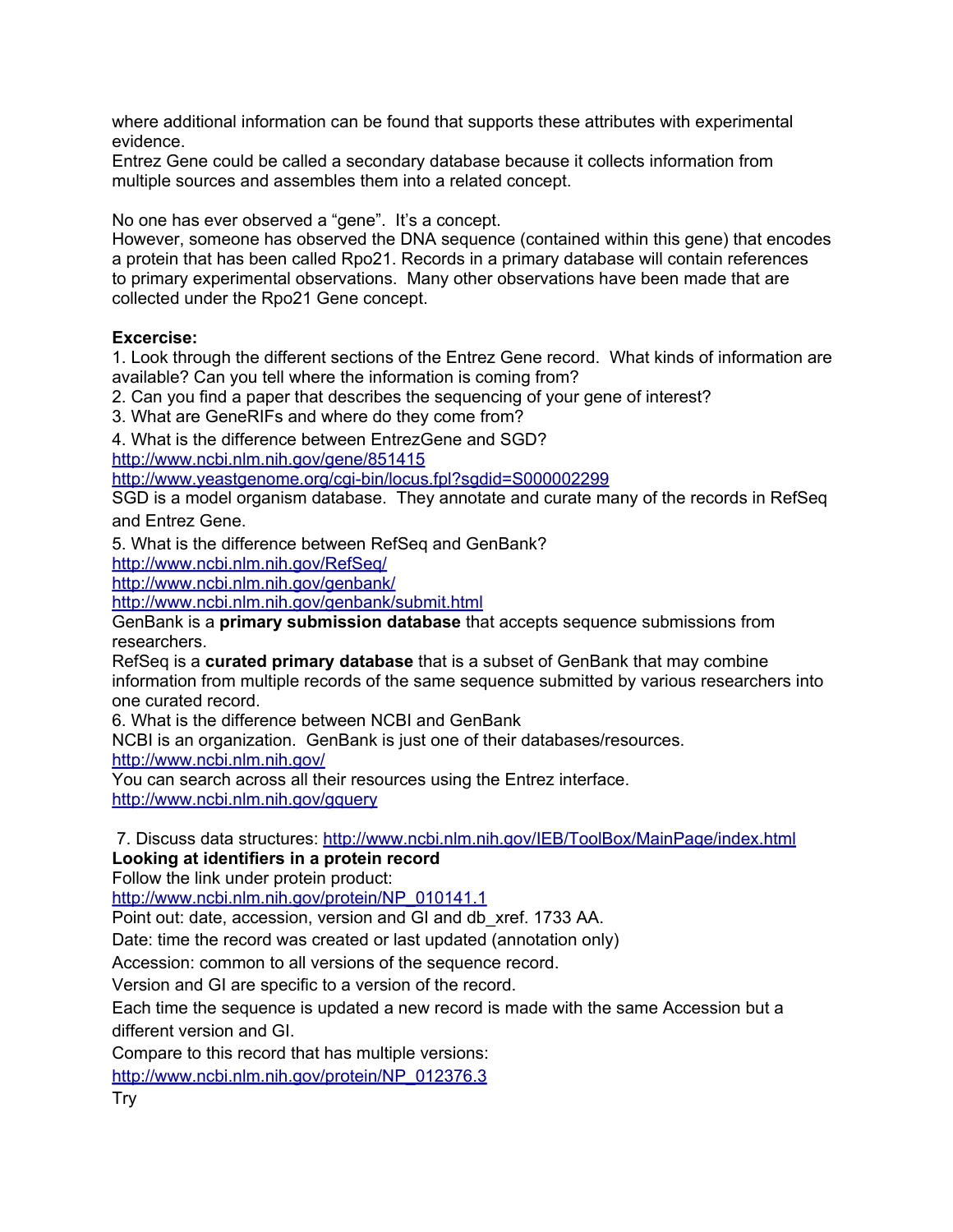[http://www.ncbi.nlm.nih.gov/protein/NP\\_012376.2](http://www.ncbi.nlm.nih.gov/protein/NP_012376.2)

You can find out what has changed by looking at the Revision History. Select "Revision history" under "Display Settings". [http://www.ncbi.nlm.nih.gov/protein/NP\\_012376.3?report=girevhist](http://www.ncbi.nlm.nih.gov/protein/NP_012376.3?report=girevhist) Note that a Gene ID has been added to the latest version of the record.

Go back to the Entrez Gene page for Rpo21.

Look at the link to UniProt P04050. External link.

Look at the the links under related sequences:

<http://www.ncbi.nlm.nih.gov/protein/2507347>

This record is borrowed (copied) from UniProtKB but NCBI assigns their own GI.

Both sequences are identical. But this may not always be the case. There can be asynchrony between databases (when UniProtKB updates their record, there may be a lag-time until NCBI updates their version of the same record.

Then look at the original record in UniProtKB <http://www.uniprot.org/uniprot/P04050>

Look at the bottom of the page under Entry information.

The entry name (RPB1 YEAST) is a combination of the gene name and the common organism name.

The accession (P04050) is common to all versions of the record.

Sometimes records are deprecated and used to make a new record. For example two records can be merged into one. In this case, the accessions of the two old records will be added to the new record as secondary accessions.

Note how many times the P04050 record has been modified. How many times the sequence has changed. See link to "Complete History".

# **Excercise**

1. UniProtKB (like RefSeq) is a curated database. Related records will almost always have reciprocal links to one another. Check your favourite protein for links between protein records in RefSeq and UniProtKB and also for reciprocal links between Entrez Gene and UniProtKB. 2. Use either history tool in RefSeq or UniProtKB to look at how the record for your favourite

protein has chnaged over time.

3. A record may have one or more cross-references to other records in the same or in a different database.

Cross-references may refer to the identical entity or concept (but in another database). Cross references also may refer to related information - like Gene Ontology annotation. 4. On your own: Google "curation policies refseq" and "curation policies uniprot". Curation policies may or may not be public and they may not always be easy to find. Start with the database site itself and look for something like a manual, help or FAQ.

<http://www.ncbi.nlm.nih.gov/RefSeq/RSfaq.html>

<http://www.uniprot.org/help/biocuration>

<http://www.uniprot.org/help/uniprotkb>

[http://www.uniprot.org/manual/entry\\_name](http://www.uniprot.org/manual/entry_name)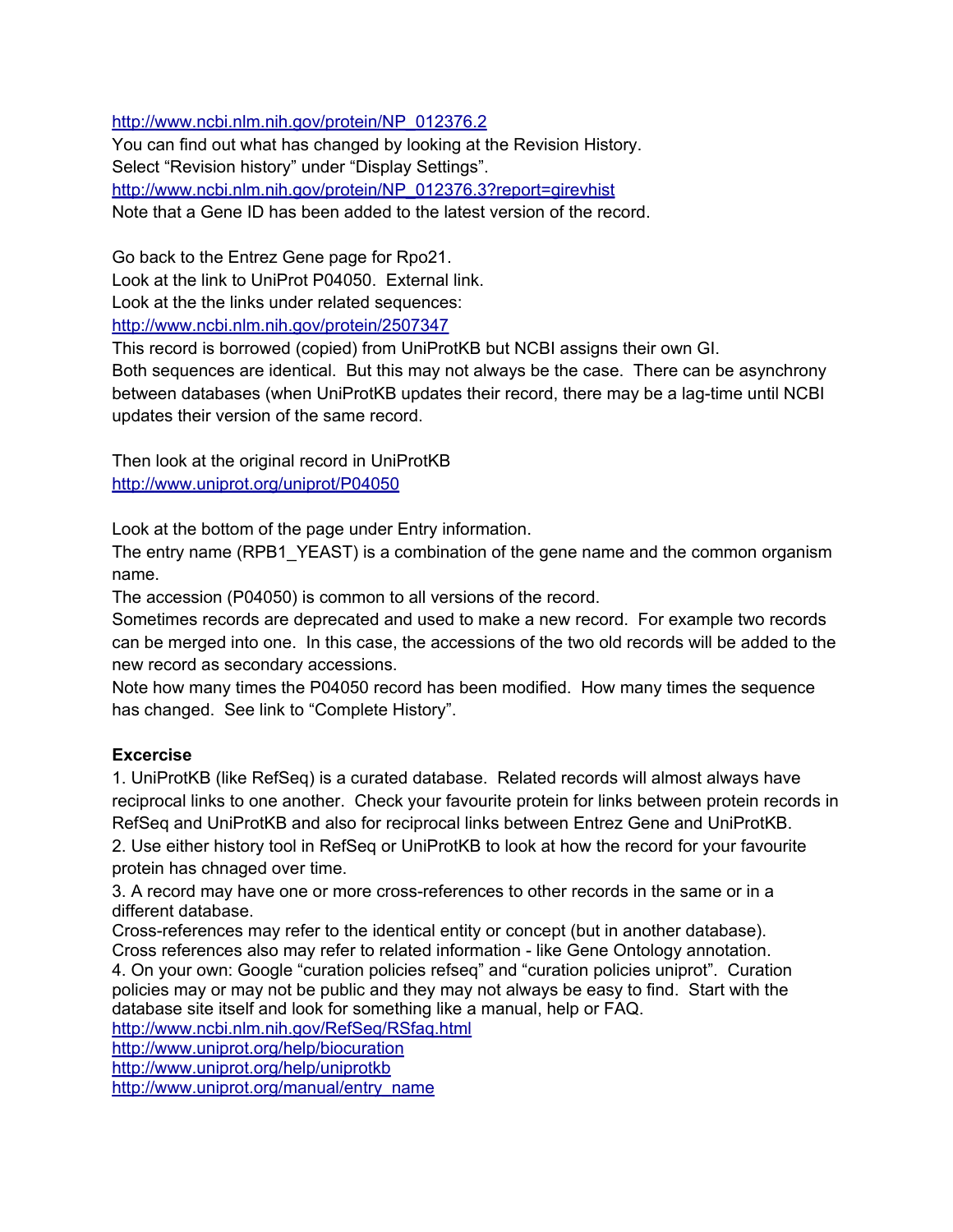## **Retrieving data**

Databases may often make a snap-shot of all their data and make it available via download via FTP (usually as tab-delimited files - but also in other formats like XML or FASTA). These snapshots will usually have a release number and an associated date when the release was made. In some cases, you can use your browser to retrieve files

try <ftp://ftp.uniprot.org/pub/databases/uniprot/relnotes.txt> or

[ftp://ftp.uniprot.org/pub/databases/uniprot/current\\_release/knowledgebase/complete/](ftp://ftp.uniprot.org/pub/databases/uniprot/current_release/knowledgebase/complete/uniprot_sprot.dat.gz) [uniprot\\_sprot.dat.gz](ftp://ftp.uniprot.org/pub/databases/uniprot/current_release/knowledgebase/complete/uniprot_sprot.dat.gz)

or

you can use an FTP application (from the command line or a graphical interface to FTP that you download and install).

Large data sets will often be compressed as .gz files or .zip files.

Windows users can use the application 7-zip to uncompress files ([http://www.7-zip.org/\)](http://www.7-zip.org/)

Downloaded files (especially in tab-delimited format) can be quite useful for further processing (using Perl, R or a local instance of the database in MySQL for example).

UniProtKB FTP site: <http://www.uniprot.org/downloads> NCBI FTP site: <http://www.ncbi.nlm.nih.gov/Ftp/>

#### **Excercise**

Use the Firefox browser to go here: and then click on the Gene FTP link to go here <ftp://ftp.ncbi.nlm.nih.gov/gene/> Browse through the README here <ftp://ftp.ncbi.nlm.nih.gov/gene/README>

Click on the DATA directory. There is another README in this directory. Try downloading the file "gene\_info.gz". Try uncompressing it and viewing it with a text editor. Find the description of this file in the README and read it.

# **Excercise**

Demo On the command line, try: ftp [ftp.uniprot.org](http://ftp.uniprot.org) enter "anonymous" as your user name enter "anonymous" as the password use these commands to navigate the directory structure and retrieve data

| dir               | returns a listing of the files and subdirectories in the current directory |
|-------------------|----------------------------------------------------------------------------|
| cd directory name | move to the "directory name"                                               |
| cd                | move up one level in the directory hierarchy                               |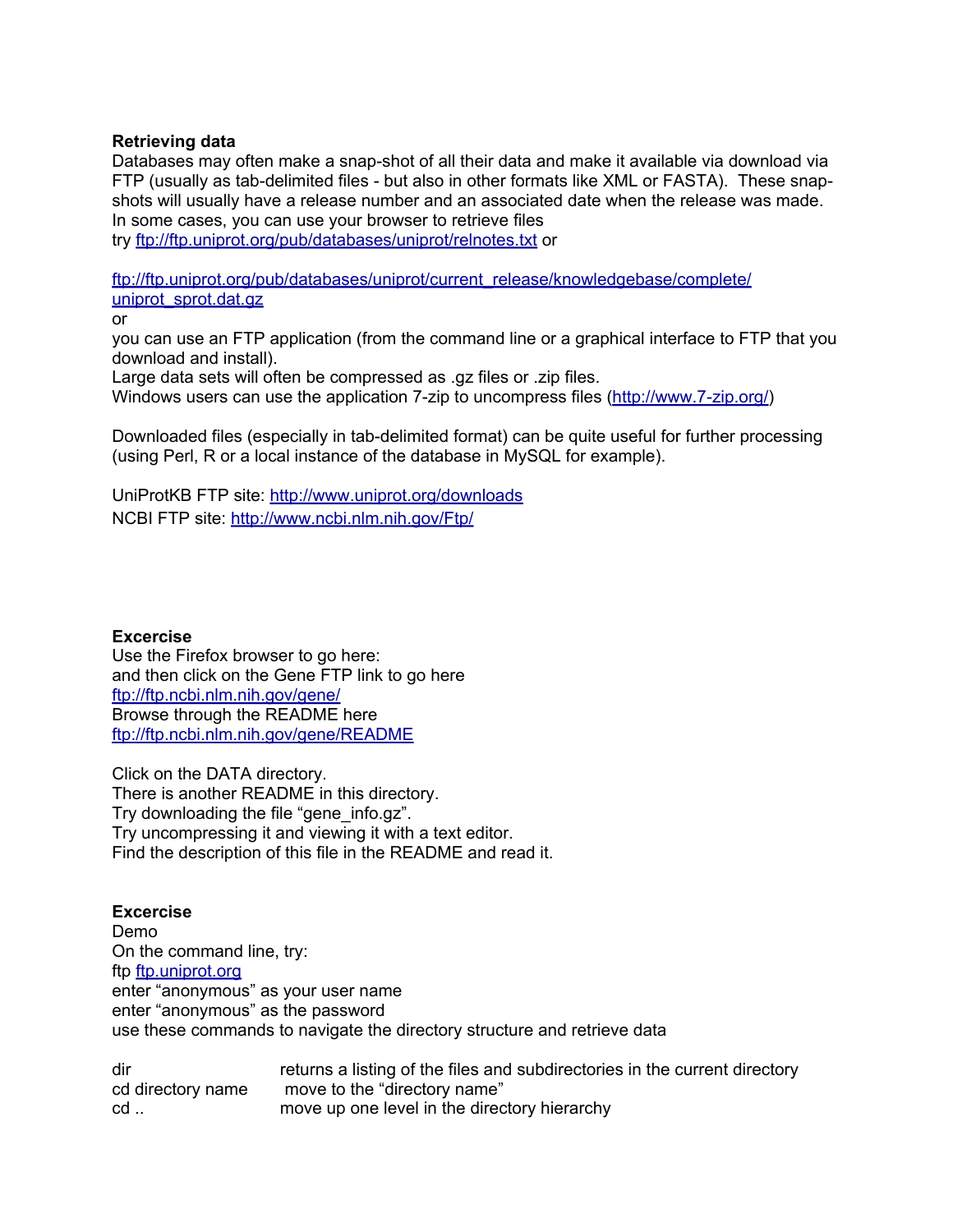get filename **retrieves the file called "filename**" quit quits the ftp application

Read more about FTP by googling "man FTP".

#### **Excercise**

You can also retrieve data from your search results at some databases and customize them as a tab-delimited file.

Try a search at [www.uniprot.org](http://www.uniprot.org) Click on "Results Customize" (Upper left-hand corner). Select the fields you want from each record. Click on the orange download button (Upper right-hand corner). Select the format you want (Tab delimited say) and click on the corresponding "Download" link.

#### **Where and how to find other databases**

Time permitting, we will talk about this site: [http://bioinformatics.ca/links\\_directory/index.php](http://bioinformatics.ca/links_directory/index.php)

This is an excellent starting point for finding bioinformatics databases, tools and other resources.

#### **Working with cross-reference tools**

Being able to convert between different types of identifiers is another important bioinformatics skill. Quite often you will have one identifier type but need another because the tool, website or database you want to use only understands a limited number of accession types. There are a few tools that can help

We will cover working with two cross-reference tools in a separate excercise.

1. The UniProt ID mapping service. <http://www.uniprot.org>

2. BioMart. <http://www.biomart.org>